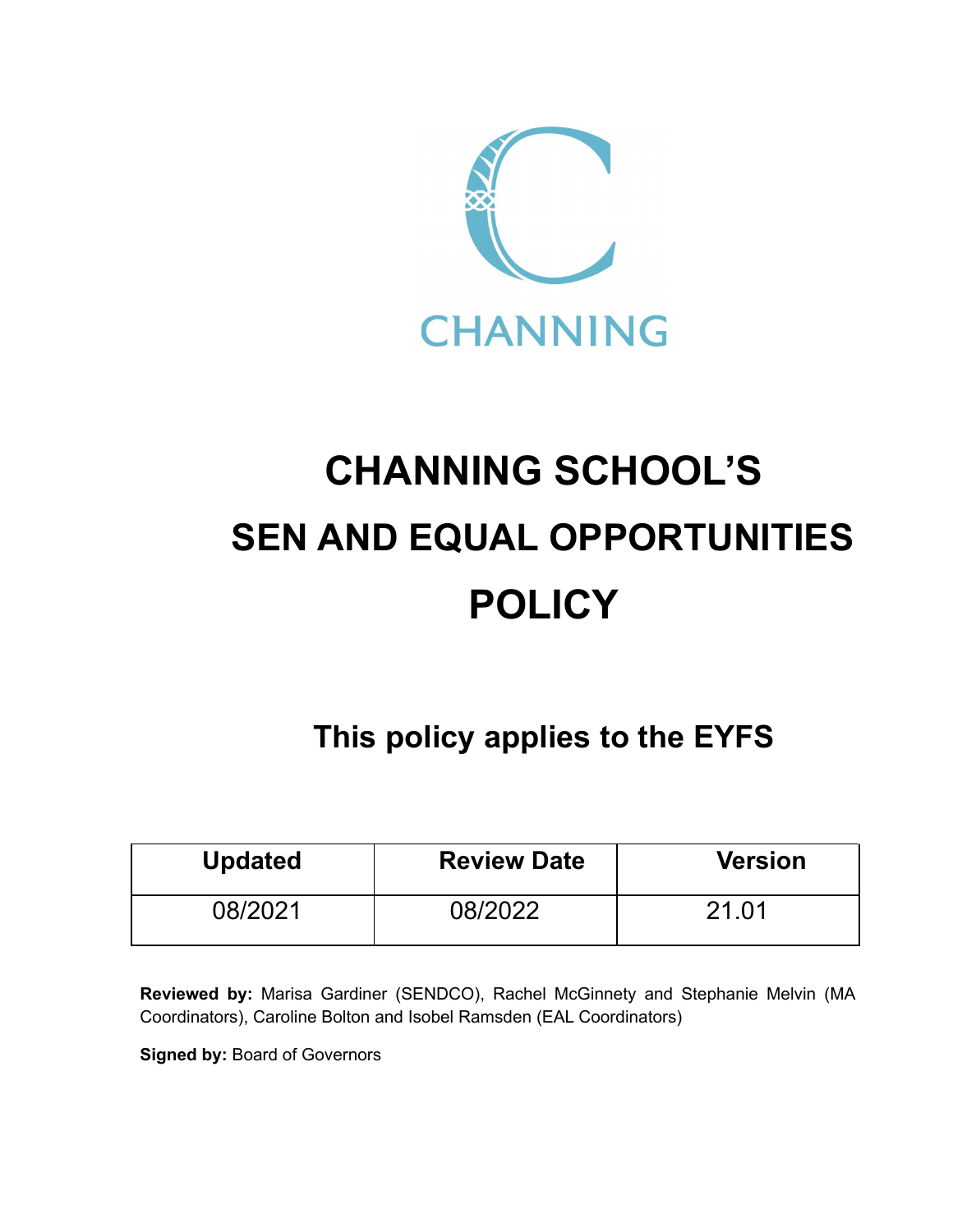# **SPECIAL EDUCATIONAL NEEDS AND EQUAL OPPORTUNITIES POLICY**

This policy should be read in conjunction with the School's Safeguarding and Child Protection **Policy** 

#### **Introduction**

This policy has been updated in light of the government's (Department for Education and Department for Health) Special Educational Needs and Disability Code of Practice: 0-25 years, July 2014, which came into force on 1 September 2014. The Code of Practice provides statutory guidance on duties, policies and procedures relating to Part 3 of the Children and Families Act 2014 and relates to children and young people with SEN and disabled children and young people. A young person in this context is over compulsory school age and under 25, which, in relation to Channing School, would include Sixth Form pupils, as well as children in the EYFS in Reception. The Code of Practice provides statutory guidance for a number of organisations, predominantly local authorities, maintained schools, academies and free schools, but includes independent schools in some aspects.

# **Changes from the SEN Code of Practice 2001 (summarised from the Code)**

The main features of the new guidance are:

- The Code of Practice (2014) covers the 0-25 age range and includes guidance relating to disabled children and young people, as well as those with SEN.
- There is a clearer focus on the participation of children and young people and parents in decision-making at individual and strategic levels.
- There is a strong focus on high aspirations and on improving outcomes for children and young people.
- It includes guidance on the joint planning and commissioning of services to ensure close co-operation between education, health and social care.
- It provides guidance to local authorities on publishing a Local Offer of support for children and young people with SEN or disabilities.
- Education and training settings should take a graduated approach to identifying and supporting pupils and students with SEN (to replace School Action and School Action Plus).
- For children and young people with more complex needs, a co-ordinated assessment process and the new 0-25 Education, Health and Care Plan (EHC plan) replace statements.

Transitional arrangements for those pupils with statements will be in place to support the change over from the current to the new system and the legal test of when a child or young person requires an EHC plan remains the same as that for a statement under the Education Act 1996.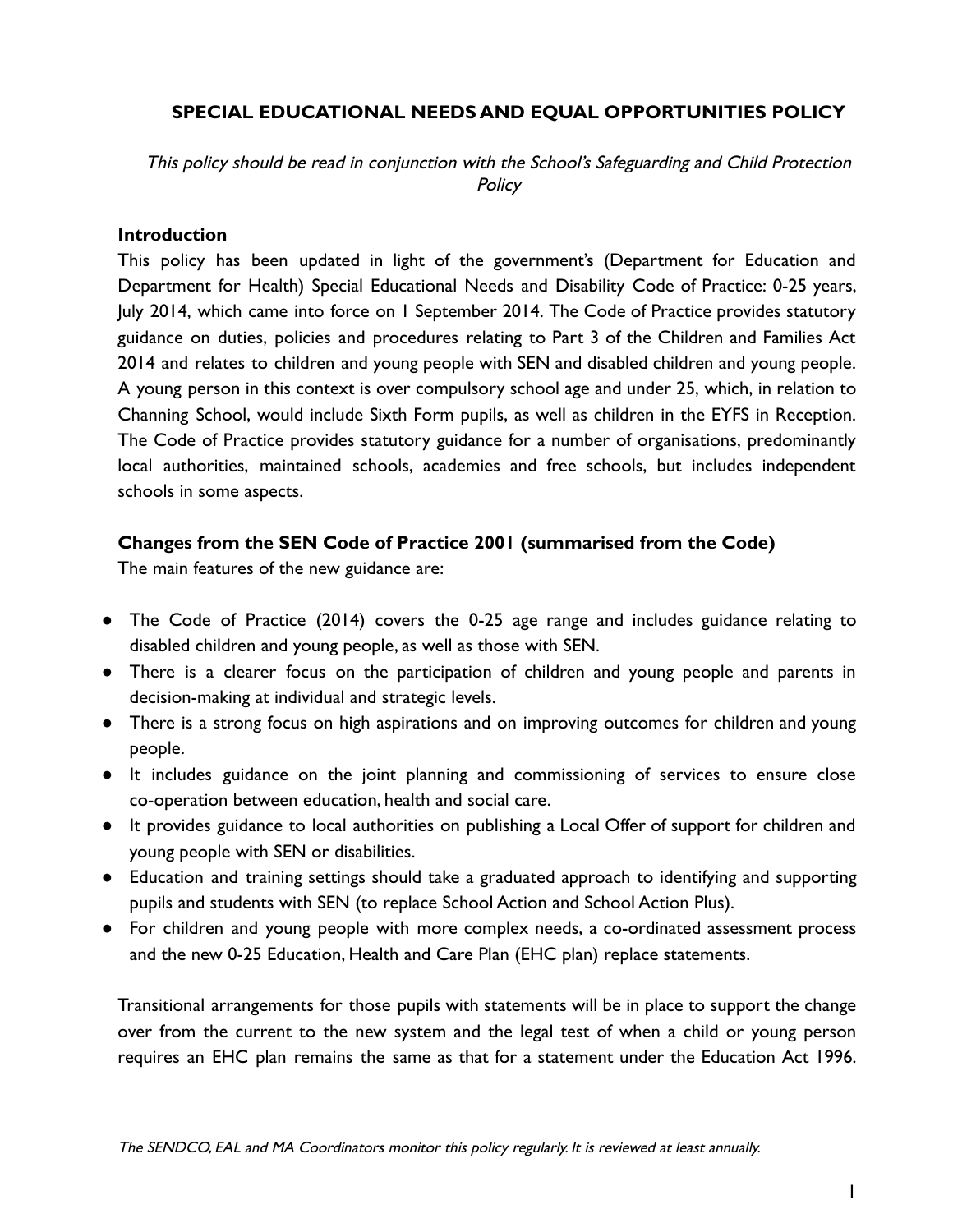Therefore, it is expected that all those who have a statement and who would have continued to have one under the current system, will be transferred to an EHC plan.

# **Definition of Special Educational Needs (SEN)**

A child of compulsory school age or a young person has a learning difficulty if he or she:

- has a significantly greater difficulty in learning than the majority of others of the same age, or
- has a disability which prevents or hinders him/her from making use of facilities of a kind generally provided for others of the same age in mainstream (as opposed to special) schools or mainstream post-16 institutions.

# **Disabled children and young people**

Many children and young people who have SEN may have a disability under the Equality Act 2010 – that is "a physical or mental impairment which has long-term and substantial adverse effect on their ability to carry out normal day-to-day activities". This definition provides a relatively low threshold and includes more children that many realise: "long-term" is defined as a "year or more" and "substantial" is defined as "more than minor or trivial". This definition includes sensory impairments such as those affecting sight or hearing, and long-term health conditions such as asthma, diabetes, epilepsy and cancer. Children and young people with such conditions do not necessarily have SEN, but there is a significant overlap between disabled children and young people and those with SEN. Where a disabled child or young person requires special educational provision, they will also be covered by the SEN definition.

# **Legal obligations on all schools towards disabled children and young people**

- They must not directly or indirectly discriminate against, harass or victimise disabled children and young people.
- They must make reasonable adjustments, including the provision of auxiliary aids and services, to ensure that disabled children and young people are not at a substantial disadvantage compared with their peers. This duty is anticipatory – it requires thought to be given in advance to what disabled children and young people might require and what adjustments might be needed to be made to prevent disadvantage.

# **Identifying SEN in Schools (including EYFS provision)**

All schools should have a clear approach to identifying and responding to SEN since the benefits of early identification are widely recognised. Schools should assess each pupil's current skills and levels of attainment on entry, building on information from previous settings and key stages where appropriate. Schools should also consider evidence that a pupil may have a disability under the Equality Act 2010, and, if so, what reasonable adjustments may need to be made for them.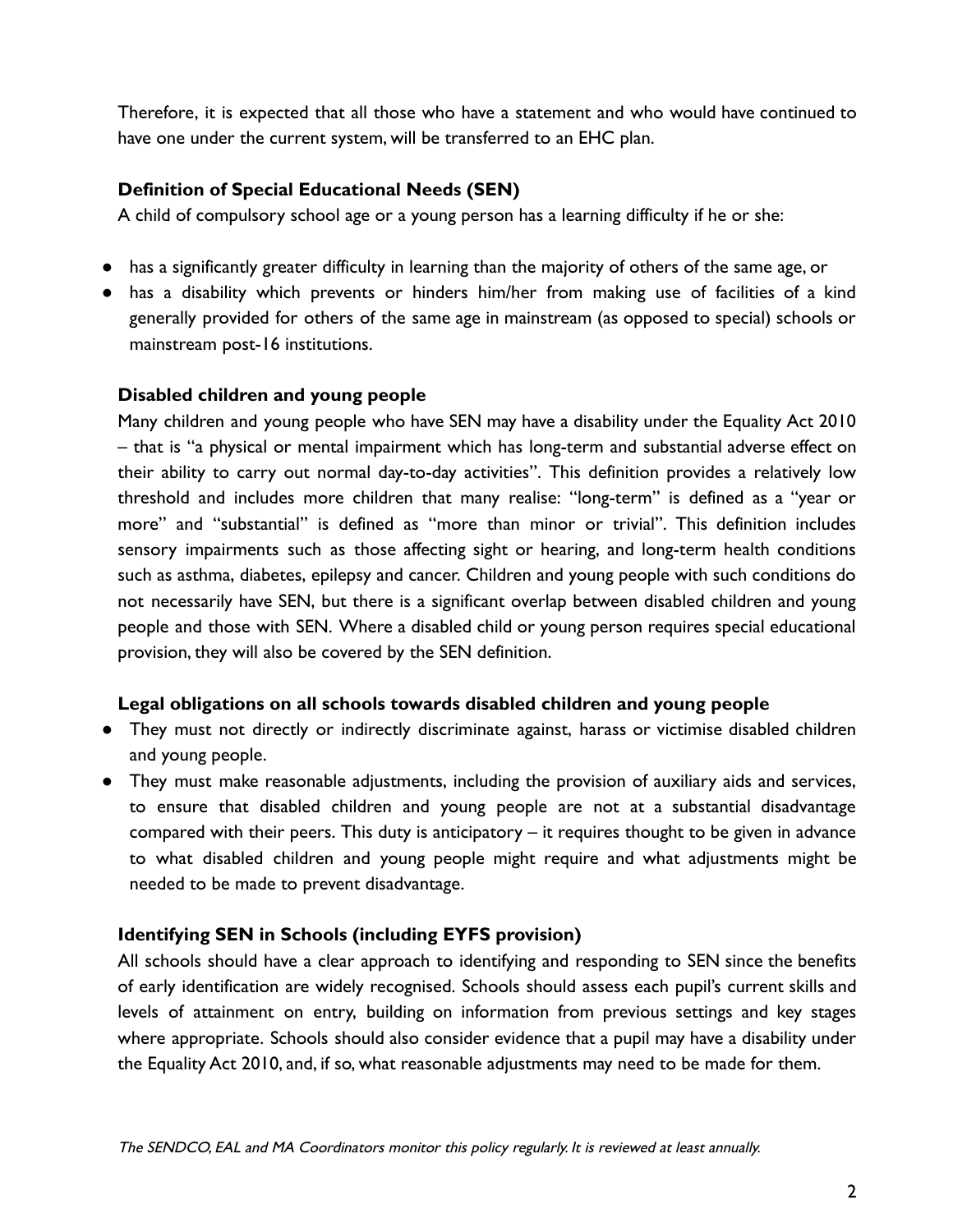Form teachers and subject specialists supported by the Senior Management Team in the Junior School/ Form Tutors and subject teachers supported by the Senior Leadership Team in the Senior School should make regular assessments of progress for all pupils. They should seek to identify pupils making less than expected progress given their age and individual circumstances.

This can be characterised by progress which is: i) is significantly slower than that of their peers starting from the same baseline, ii) fails to match or better the child's previous rate of progress, iii) fails to close the attainment gap between the child and their peers, iv) widens the attainment gap.

Professionals should be alert to other events that can lead to learning or mental health difficulties, such as bullying or bereavement. Slow progress and low attainment do not necessarily mean that a child has a SEN. Equally it should not be assumed that attainment in line with chronological age means there is no learning difficulty or disability. Some learning difficulties or disabilities occur across the range of cognitive ability and left unaddressed may lead to disaffection, emotional, or behavioural difficulties.

Identifying SEN in children whose first language is not English requires care. Difficulties related solely to EAL are not SEN. See separate EAL Policy.

# **Four Broad Areas of Need**

The new SEN Code of Practice has identified four broad areas of need that should be planned for within the single category of SEN, although schools should bear in mind that the purpose of identification is to work out what action the school needs to take, not fit a pupil into a rigid area of need.The four areas are as follows:

#### Communication and interaction

This would include pupils with speech, language and communication needs (SCLN) and those with ASC (Autism Spectrum Condition).

#### Cognition and learning

This would include pupils with moderate learning difficulties (MLD), severe learning difficulties (SLD), profound and multiple learning difficulties (PMLD) and of particular relevance to Channing School, specific learning difficulties (SpLD), such as dyslexia, dyscalculia and dyspraxia.

#### Social, emotional and mental health difficulties

These may include pupils who become withdrawn and isolated as well as displaying challenging behaviour. This can be a reflection of mental health difficulties such as anxiety or depression, self-harming, substance abuse or eating disorders.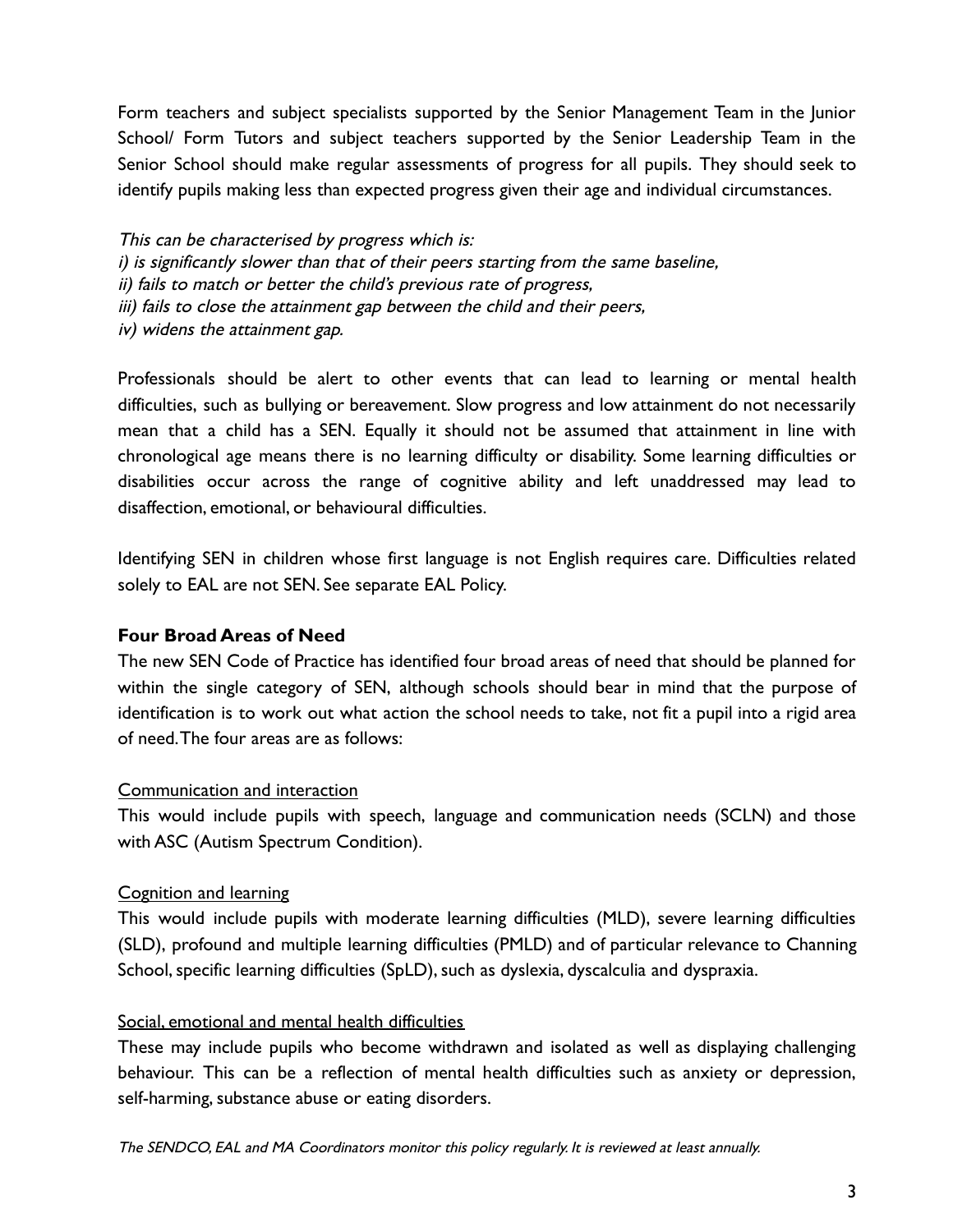#### Sensory and/or physical needs

This would include vision impairment (VI), hearing impairment (HI) and multi-sensory impairment (MSI).

# **The Identification of Special Educational Needs at Channing School (including the EYFS provision)**

In line with the SEN Code of Practice 2014, as a School we promote the early identification and support of all pupils. The aim is to allow all girls to fulfil their potential in a supportive, yet purposeful environment. Girls are encouraged to consult their teachers about any difficulties they encounter, and within the constraints of what is reasonable and practical, we promote flexibility in supporting individual girls who are experiencing difficulties. We acknowledge diversity in our pupil/student body: those who are exceptionally able, those who have specific learning difficulties, those who have short or long term physical difficulties and those for whom English is an additional language (EAL). Please refer to our EAL and More Able Pupils Policies for specific details on how these pupils are supported.

All teaching and non-teaching staff are aware of the need for the early identification of specific learning difficulties and are responsible for informing the Headmistress or the Head of the Junior School. Mrs Marisa Gardiner is the Special Educational Needs Co-ordinator (SENCO) across both the Junior and Senior School. There are two Learning Support Specialist Teachers, one based in the Junior School and the other in the Senior School.

Prior to selection to the School, parents will be requested to disclose any known SEN/disability that their daughter has, or if her first language is not English. For special arrangements in the selection for admission process for girls with SEN/disability, a report from an educational psychologist or doctor is required.

Girls with SEN/disability will be identified in the following ways:

- Advice from a previous educational setting and/or her parents
- Use of screening or assessment tests, either by an external educational psychologist or within Channing School
- Informal teacher assessments in the Junior School including in the EYFS
- Referral by members of Channing staff

# **Identification and Support of SEN at the Junior School**

If the Junior School is satisfied that a pupil has SEN/disability or it is known that they have EAL, a range of strategies and school resources will be employed to support that pupil. A Learning Passport is produced for the pupil concerned and the Learning Support Specialist Teacher in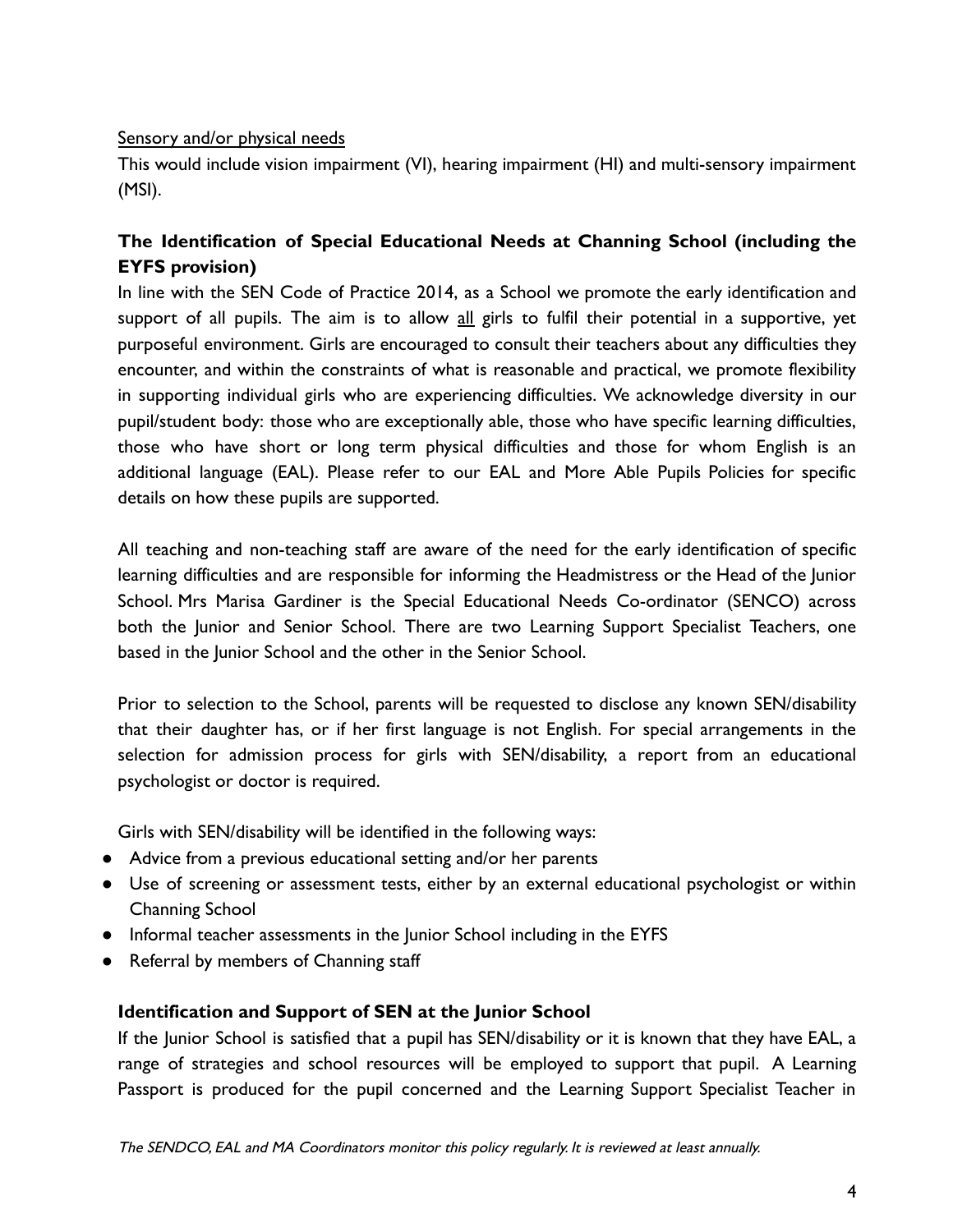liaison with the SENCO advises the Form Teacher on the limitations imposed by the type of SEN and suggests teaching strategies to minimise their impact, or in the case of EAL, strategies to support that particular EAL pupil. Form and specialist teachers provide high quality, differentiated teaching tailored to suit an individual girl's different learning needs and style. Each teacher will have his/own techniques for ensuring that effective learning takes place.

The Learning Support Specialist Teacher in liaison with the SENCO will discuss progress in relation to the targets/strategies outlined in the Learning Passport and review the pupil's progress regularly.

In the EYFS, the following information is made available for parents:

- The routine of the school day
- The range of experiences and types of activities available
- The food and drink provided for the children
- Information about the EYFS and curriculum
- How to support learning at home
- How we support children with SEN or disabilities

# **Screening and Assessment for Specific Learning Difficulties (SPLD) in the Junior School**

Pupils at the Junior School are tested annually using the GL assessments (PTE and PTM) and PIPs. Additionally, CATs tests are completed in Year 5. A screener test to identify pupils at risk of potentially presenting with dyslexia is undertaken in Year 3. Children in the EYFS complete a CEM baseline at the beginning and the end of the year, and are continually assessed using the Early Years Framework.

#### **Support Lessons in the Junior School**

At the Junior School, the Learning Support Specialist Teacher runs support groups and provides one to one tuition when appropriate. Additionally, the teaching assistants help the teachers to support pupils with specific learning difficulties.

#### **Identification and Support of Dyslexia/SpLD at the Senior School**

We allow candidates with a confirmed diagnosis of a specific learning difficulty (as evidenced by an educational psychologist's/specialist teacher assessor's report in which extra time is recommended), extra time in the Senior School Entrance Examination and subsequently from Year 7 through Year 9. This is to avoid discrimination against such candidates, who, in other respects, can demonstrate the potential to succeed in an academically selective school.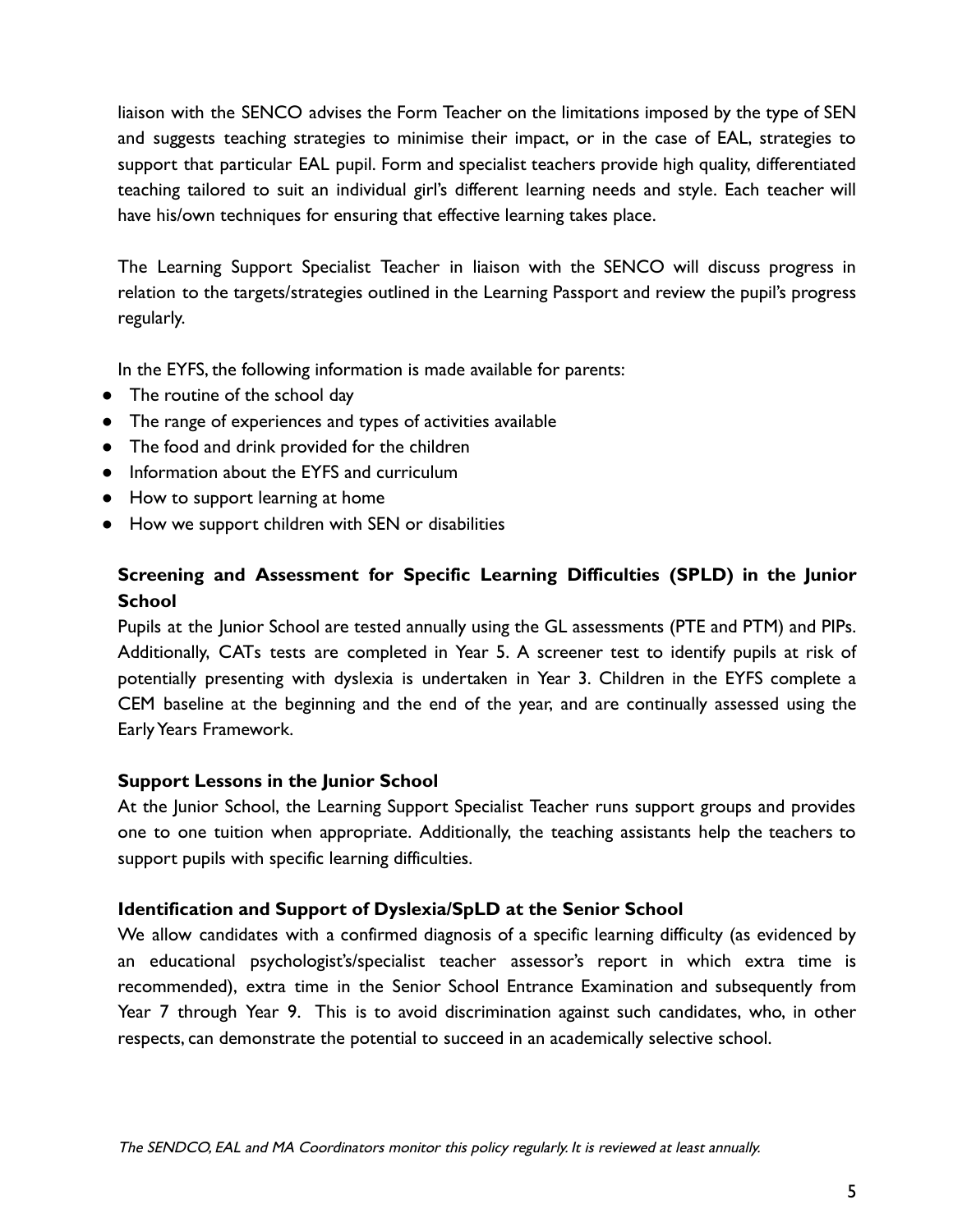Girls entering the Senior School in Year 7 (as well as new entrants in other year groups) are screened to identify those students 'at risk' of dyslexia and those who are found to be "at risk", are monitored closely by their subject teachers and Head of Year. Parents should be aware that a screening test is not a formal diagnosis; their child may, or may not have, a difficulty. In addition, girls in Year 9 are screened for access arrangements using the Lucid EXACT computer-based assessment test.Year 12 girls are also tested using the Alis Test.

If concerns about a pupil are subsequently raised by subject staff, (as a result of the screening or not), these will be investigated by the SENCO via an initial meeting with the pupil concerned. The SENCO (who is a specialist teacher/assessor) may then wish to undertake some diagnostic testing with the pupil and parental permission will be sought via telephone before this commences.

If as a result of the diagnostic tests, the SENCO believes that an SpLD is present, the SENCO may recommend that it is investigated in more detail by a certified, Educational Psychologist. The SENCO can provide parents with the names of recommended educational psychologists.

If there is sufficient evidence of an SpLD, with parental permission, a Learning Passport (in Junior School), or a Personal Learning Plan (in Senior School), for the pupil concerned will be prepared. This will outline the difficulty and provide guidance on classroom teaching/support strategies in line with recommended inclusive teaching, documented in the SEN Code of Practice. The content of the LP/PLP will be discussed and agreed with both the pupil and parent before it is distributed to subject teachers.

# **SEN Support and Education, Health and Care (EHC) Plans**

At Channing, all children are important, and this applies to all aspects of their education; their teaching and learning, achievements, attitudes and their wellbeing. We encourage all children to aim for the highest possible standards, and we take account of each child's individual needs and experiences.

Special Educational Needs and Disabilities (SEND) that affect a child's ability to learn can include:

- communication and interaction
- cognition and learning
- social, emotional and mental health difficulties
- sensory and/or physical

Channing accepts students with an EHCP, provided that, following the consultation period, their needs can be met in school.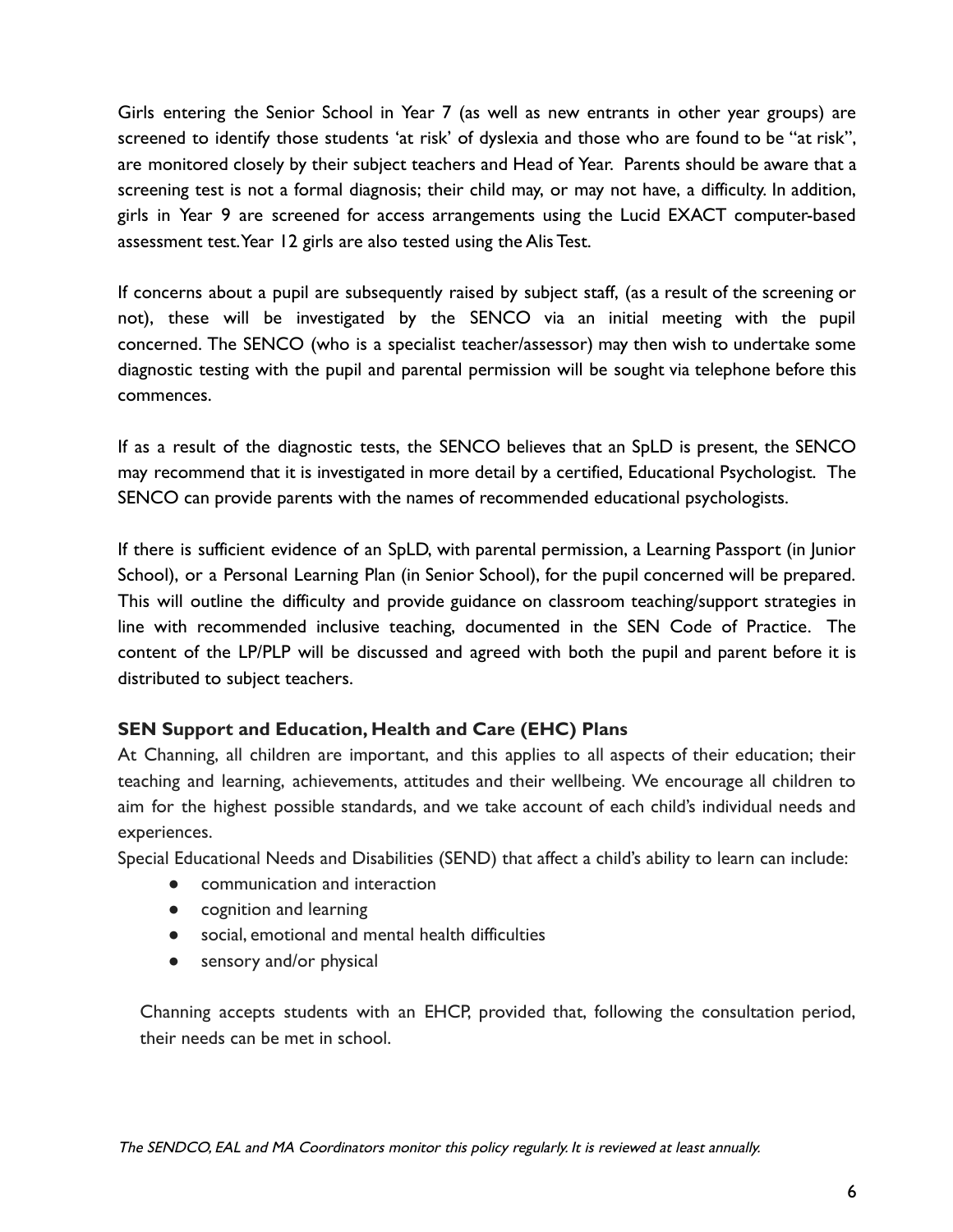The EHC plan is a statutory document which sets out how the pupil's needs will be met, and Channing will make all reasonable adjustments to support a pupil's needs as outlined in the EHC Plan. It is the responsibility of the SENDCO to:

- work together with all relevant staff to monitor the provision as outlined in the EHC Plan and ensure that all needs are met;
- ensure that all relevant staff are aware of the range of the pupil's strengths and difficulties and the implications for curriculum delivery;
- coordinate and review the pupil's learning activities, and ensure that all staff are aware of the pupil's needs and the programmes to be followed;
- offer support through the inclusion of differentiation, modification and adaptation of teaching materials and methods as appropriate;
- manage these resources and use them in the most appropriate way to meet the pupil's needs;
- monitor and record the pupil's progress. A full Annual Review takes place within 12 months of the issue of an EHC plan, and then every subsequent 12 months or sooner. This Annual Review incorporates input from the school, the child, outside agencies and the parents. The overriding aim will be to provide for the requirements of the EHCP and ensure the best support for the child. If these cannot be met, the school will be unable to accept the pupil;
- ensure that close and effective liaison is maintained between the school, the child's parents, the child, the local authority and any other agencies involved, in terms of a regular exchange of information about the child's work and progress.

A PLP is also drawn for students with an EHCP, which is regularly reviewed usually once a term.

If a pupil is identified as having SEN, the school will take purposeful action to identify, assess and meet the needs of the pupil. However, should the pupil still not make expected progress, the SENDCO in liaison with parents and teachers, will gather the necessary documentation to submit an EHC assessment request to the relevant LA, which may result in the local authority deciding to issue an EHC plan.

# **One to One Support in the Senior School**

We seek to provide high quality, differentiated teaching within the classroom in support of any pupil identified with SpLD. There are also lunchtime "drop-in" sessions run by subject specialists and both peer and teacher mentors are available to help pupils develop their organisational skills. If a pupil is encountering severe difficulties with the structuring and production of written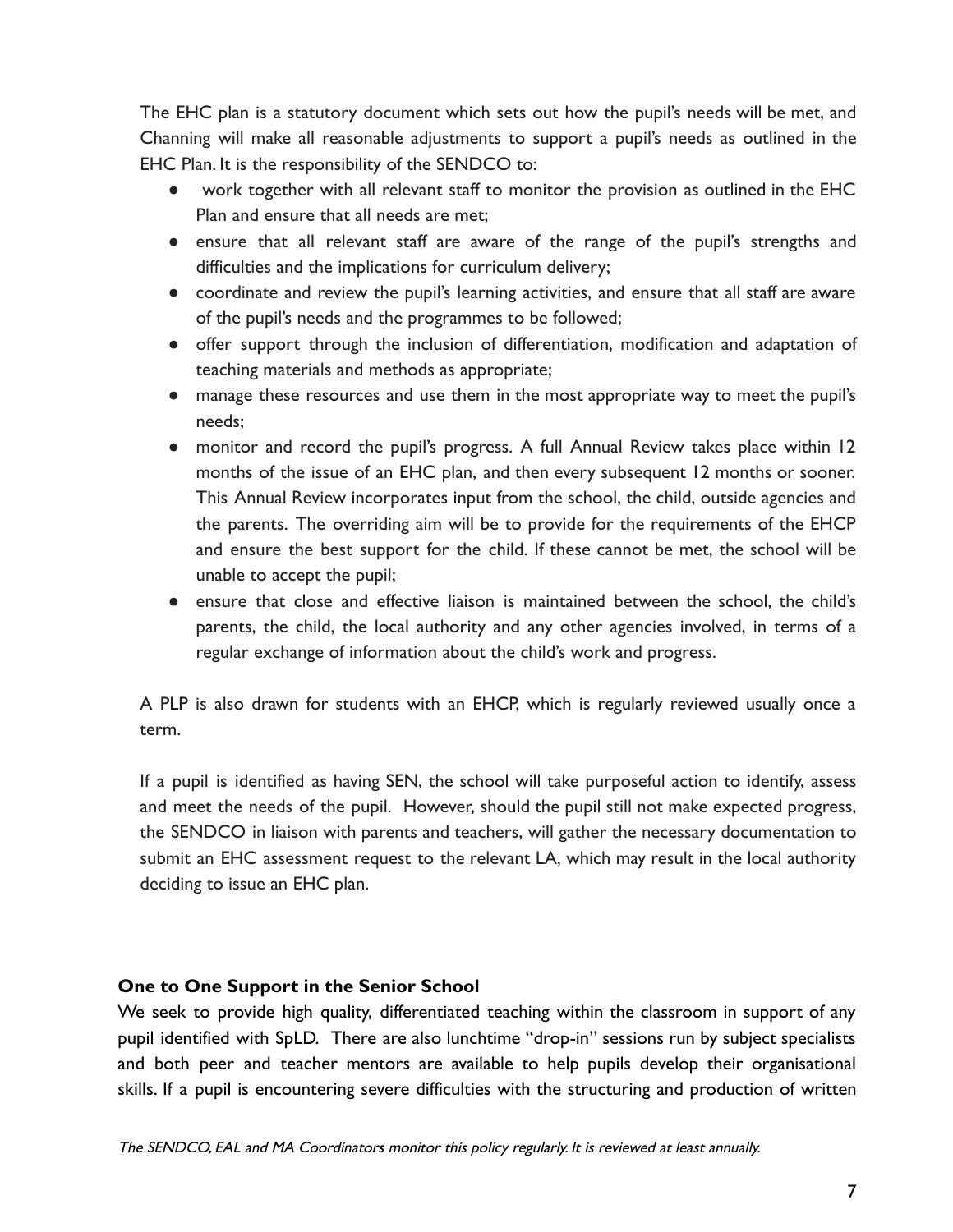work, one to one support may be provided by the Senior School Librarian at lunchtime or in free study periods. The Librarian occasionally provides EAL support to a small number of pupils. If parents wish, the SENCO may also refer pupils to external dyslexia-trained tutors for additional one to one support.

# **Tracking Pupil Progress following the Implementation of a Learning Passport**

In the Junior School, Learning Passports are reviewed termly and in the Senior School the Personal Learning Plans are reviewed annually in conjunction with both the parents and pupil. Subject teachers/class teachers monitor pupils' progress and feedback is provided to the SENCO and Learning Support Specialist Teachers on a regular basis.

In the Junior School, assessments are tracked and monitored by Form Teachers, the Director of Studies and the SENCO, in dedicated Staff Meeting time. Concerns are raised and discussed, and are investigated further, if required. Senior School, termly grade sheets track SEN pupils and if concerns are raised, further interventions are implemented via the SENCO and/or subject teachers. There is a departmental exam analysis of SEN pupils and a yearly analysis of how SEN pupils' GCSE and A level results compare with the cohort is produced.

#### **Access Arrangements in Internal and Public Examinations**

Pupils/students who have been identified by the Senior School as having an SpLD, and have an PLP in place, may be eligible for JCQ examination access arrangements.

Pupils who may be eligible for access arrangements in their GCSEs will be assessed by the SENCO at the end of Year 9/beginning of Year 10. Those who may be eligible for access arrangements at AS/A2 will be assessed at the end of Year 11/beginning of Year 12. Except in very exceptional circumstances, access arrangements will only be considered for girls assessed within the timeframes described above.

Access arrangements typically awarded to Channing School pupils are as follows:

#### 25% Extra Time

Extra time is requested for a small number of Channing pupils via Access Arrangements online, who, following assessment, have two scores below standard score 85 in two different areas of speed of working or one score below SS 85 and one score within the low range of SS 85 and SS 89.

Following a successful application, extra time becomes a pupil's normal way of working and will be offered in the internal examinations from then on, and in class tests where possible. This gives an opportunity for a pupil to practice using their extra time and to see which subjects it is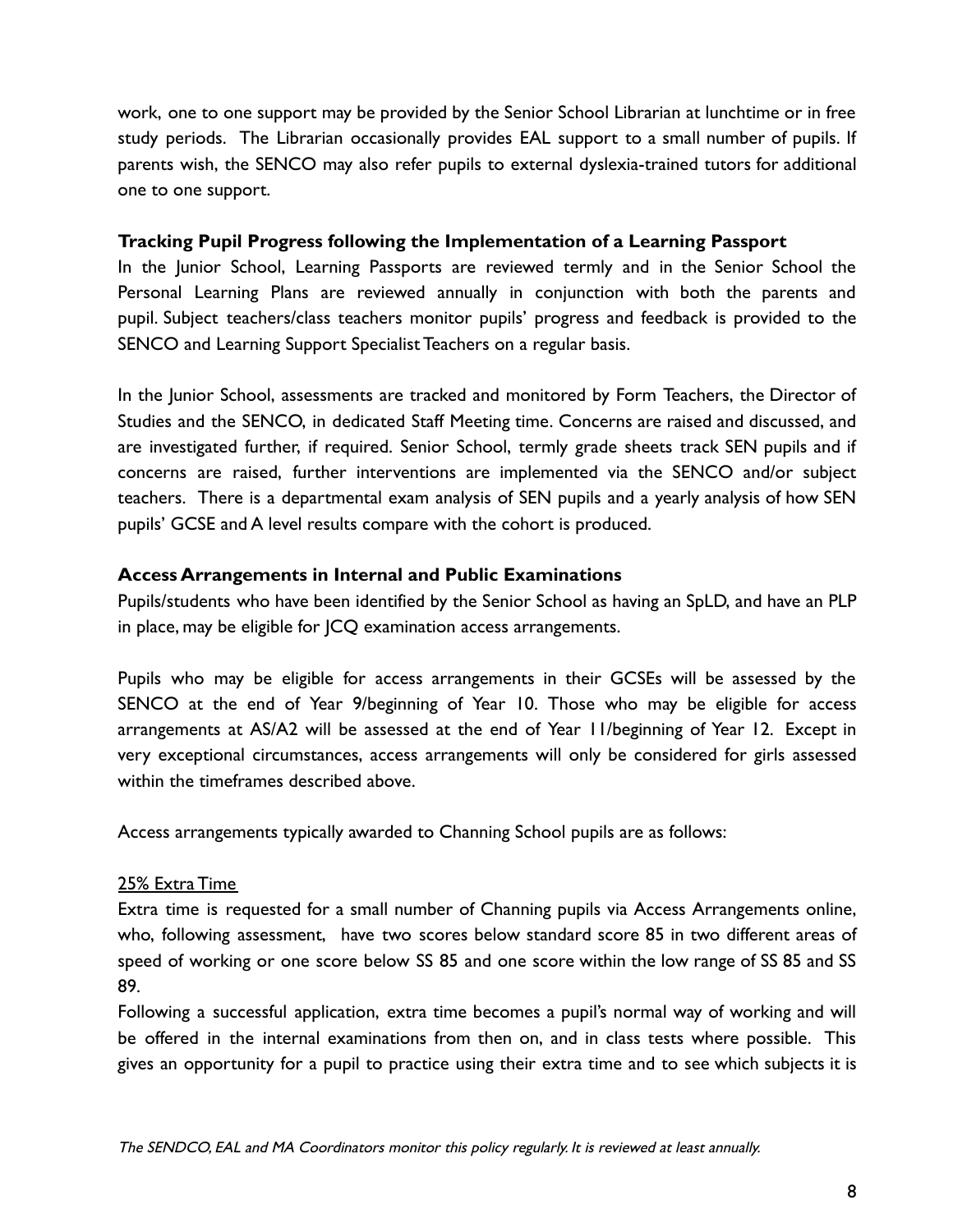needed in, prior to the mock examinations. Where subject specific extra time arrangements are decided before the mock examinations, these will remain in place for the exams proper.

# Supervised Rest Breaks

Supervised rest breaks are provided to examination candidates where there is professional/ specialist evidence of medical and/or psychological conditions and the School is satisfied that there is a genuine need for the arrangement. Supervised rest breaks, will in the vast majority of cases, be the pupil's normal way of working within School prior to the mock examinations.

# Use of a Word Processor

Pupils are permitted to use a Channing School spelling and grammar check facility/predictive text disabled word processor in their exams, only if this is their normal way of working at School. Pupils will be allowed to use word processors in class for note taking, in class tests and internal exams in both the Junior and Senior School provided the School believes it is appropriate to their needs. Medical conditions, an SpLD that has a substantial and long-term effect on a pupil's ability to write legibly, poor handwriting or planning and organisational problems when writing by hand are examples. The pupil will also be expected to demonstrate proficiency in touch-typing.

# **Parental Involvement**

We believe in a partnership between parents and the school. We encourage and welcome the support of parents, incorporating their views when assessing, reporting on, and reviewing a pupil.

# **Medical/Psychological Support**

The School employs two school nurses and a Welfare Assistant (in the Junior School) who are available to advise girls with physical difficulties and to treat girls with other health problems. We also have a School counsellor in both the Junior School and the Senior School to support girls with emotional or psychological difficulties.

# **Involving Specialists**

In order to provide appropriate support to a pupil, it may be necessary for the School to request the services of external specialists such as, but not limited to:

- Educational psychologists
- Child and Adolescent Mental Health Services (CAMHS)
- Specialist teachers or support services, including specialist teachers with a mandatory qualification for children with hearing and vision impairment
- Therapists (including speech and language therapists, occupational therapists and physiotherapists)

# **Record Keeping**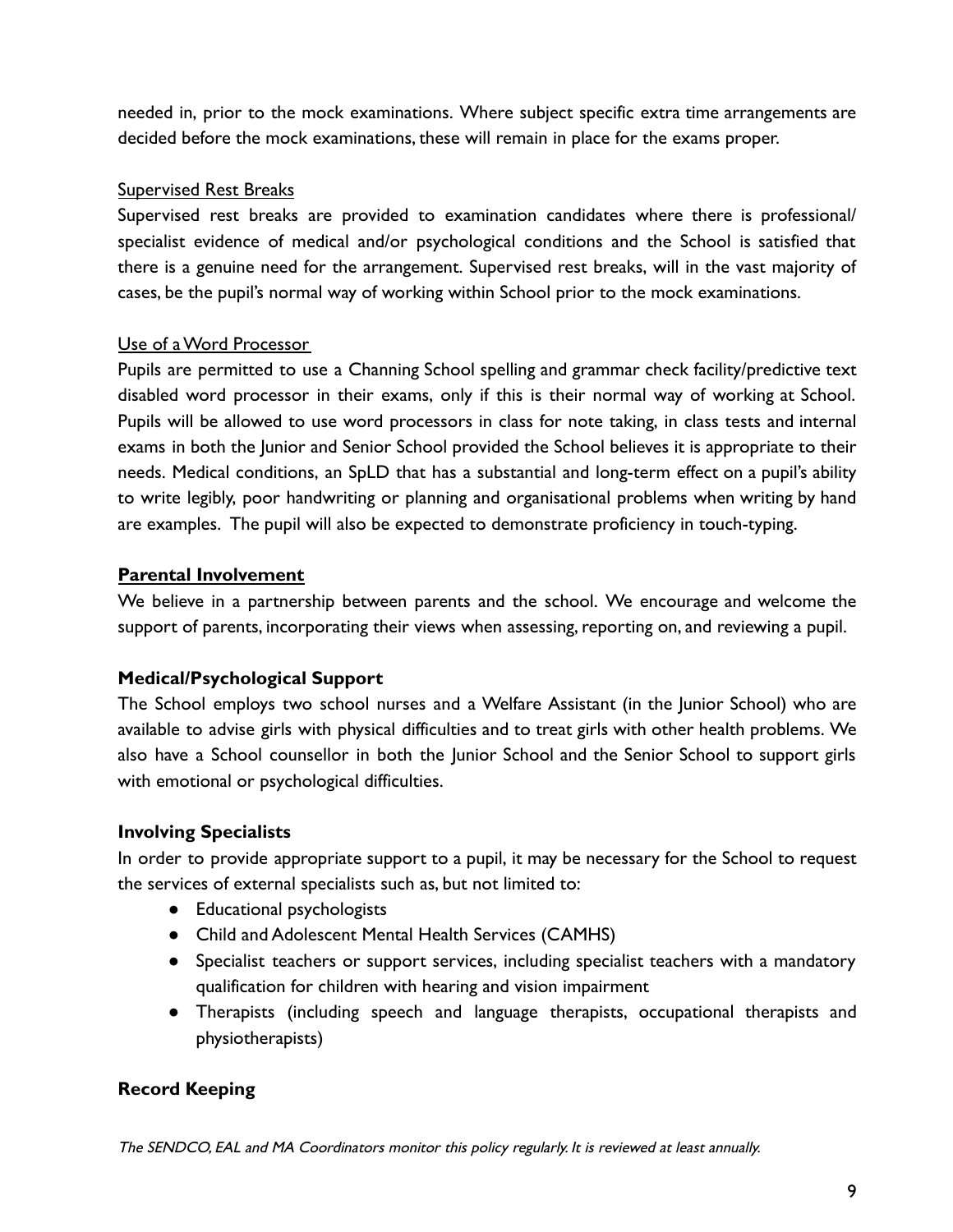Lists of girls who have been identified as having SEN/disability and girls with EAL are maintained and regularly updated and made available to all teaching staff. Copies of Personal Learning Plans are also available via the school's computer databases and shared with staff in the Senior School. At the Junior School, copies of Learning Passports are also available through the school's computer network.

# **Roles and Responsibilities**

The Headmistress and the Head of the Junior School are responsible for formulating the learning support practices and procedures carried out at the school.

The SENCO is responsible for:

- Overseeing the day-to-day operation of the school's SEN policy.
- Coordinating provision for girls with SEN.
- Managing the Learning Support Specialist Teachers (I in Junior School, 1 in Senior School).
- Advising on a graduated approach to providing SEN support.
- Liaising with parents of pupils with SEN.
- Being a key point of contact with relevant third parties, for example educational psychologists, health and social care professionals and in the case of pupils with an EHC plan, the designated local authority.
- Liaising with potential next providers of education to ensure a pupil and their parents are informed about options and a smooth transition is planned.
- Ensuring that the school keeps the records of pupils with SEN up to date.
- Monitoring and evaluating the effectiveness of the school's provision for SEN and reporting to the Headmistress/Head of Junior School.

# **Glossary of Terms:**

- **ALS** Additional Learning Support
- **Dyspraxia** A common developmental coordination disorder affecting fine and/or gross motor coordination
- **Dyslexia** A language based neurological disorder resulting in difficulties with word decoding and spelling
- **EAL** English as an Additional Language
- **EHCP** Educational and Health Care Plan
- **PLP -** Personal Learning Plan
- **LP** Learning Passport
- **SEN** Special Educational Needs
- **SENCO** Special Educational Needs Co-ordinator
- **SpLD** Specific learning difficulty; for example, dyslexia, dyspraxia, slow processing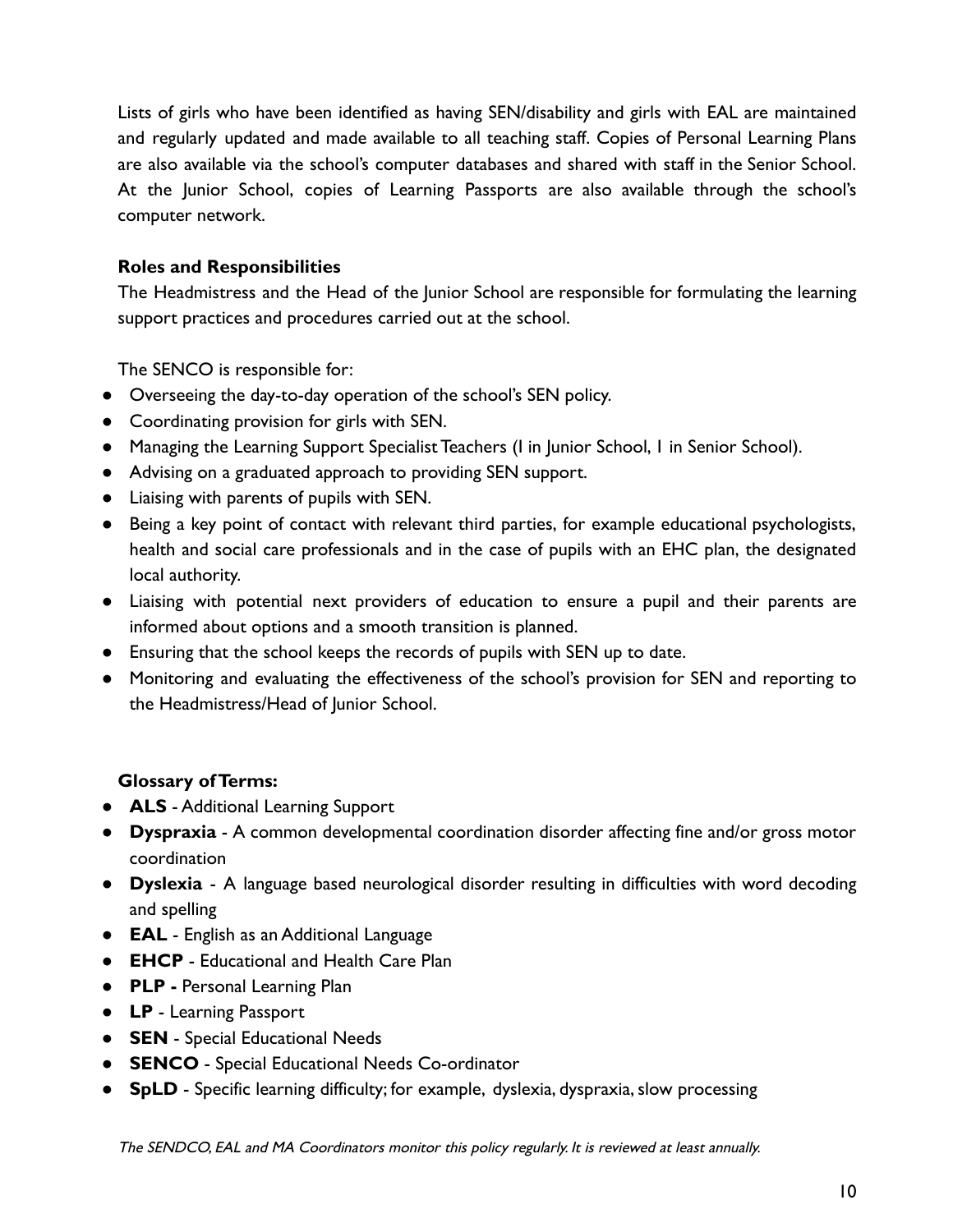● **Standard Score** - Standard scores compare one student's performance on a test to the performance of other students her age. Standard scores estimate whether a student's scores are above average, average or below average compared to peers. They also enable comparison of a student's scores on different types of test. The mean (average) score is always 100.

# **English as Additional Language**

# **Our values and vision for EAL in our setting**

Channing has the same aspirations and expectations for EAL learners as for non-EAL learners. Research shows that bilingualism/multilingualism is an asset to be encouraged and this is borne out by the achievements of EAL pupils at Channing. When an EAL pupil requires extra support with English, the School is committed to supporting the pupil so they are not disadvantaged compared to their peers.

The School recognises the contribution that EAL pupils make to the cultural richness and diversity of the School community. We celebrate multilingualism in a number of ways. For example, bilingual speakers are invited to give presentations on aspects of their particular culture in MFL lessons. The School has also had assemblies on multilingualism, as well as assemblies and workshops led by native speaker parents in the Junior School and Senior School. The Junior School celebrates a new language in assembly each week. The House Captains introduce the language of the week and share the House Points in this language. Additionally, all of the girls in the Junior School learn to sing 'Happy Birthday' in this language and sing it to the girls and staff celebrating that week. In the Summer Term, the Junior school spends a week celebrating different cultures and languages during 'Around the World Week.'

The School expects EAL learners to develop the same proficiency in the English language as native English-speaking pupils. We invest in resources and staff training to support EAL pupils. However, parents will be expected to cover the cost of external tuition if this is recommended by the School.

This policy complies with the guidance contained within the [Equality Act 2010.](https://www.legislation.gov.uk/ukpga/2010/15/contents)

# **Definition of EAL and other factors that may affect ascription, progress and attainment**

EAL stands for 'English as an additional language'. An EAL pupil is a pupil whose first language is not English. The Department for Education defines 'first language' as 'The language to which a child was initially exposed during early development and continues to be exposed in the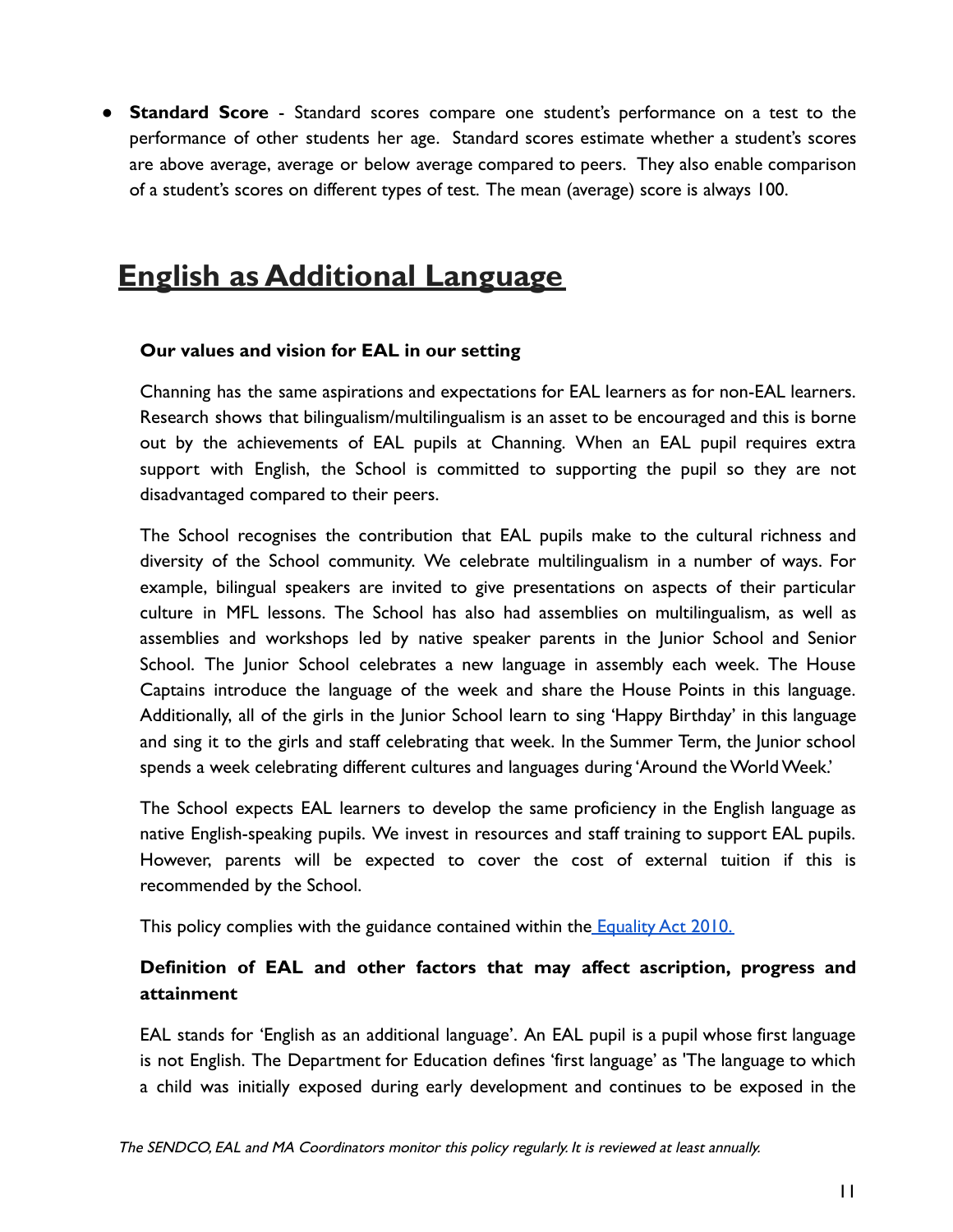home or in the community'. For almost all EAL learners, this means that if they are an EAL learner when they start School at 3-5 years old, they will be an EAL learner throughout their education and their life.

If an EAL pupil has more than one first language including English, they are still defined as having English as an additional language.

The School collates information about first language for the School census return by asking parents/carers to provide this information on their application form. Application forms are online and entering the applicant's first language is compulsory. Parents of pupils joining the School are asked to give the ethnicity of their child but this is not compulsory.

Ethnicity and first language information is stored securely on Schoolbase and is treated with confidentiality.

EAL pupils do not qualify for access arrangements in exams. Access arrangements are for pupils with SEN only.

# **Local and School context**

Channing is an academically selective School and pupils are only admitted if they will be able to access the curriculum. In some cases pupils are admitted without the necessary English skills but only if they have the potential to acquire them relatively quickly and easily.

8.9% of pupils in the Senior School speak English as an additional language. Of these, 6.8% require extra support. 11.9% of pupils in the Junior School speak English as an additional language. Of these, 2% require extra support.

Most EAL pupils in both the Junior and Senior School are completely fluent in English. They speak a range of first languages, with Russian the most spoken out of all of them.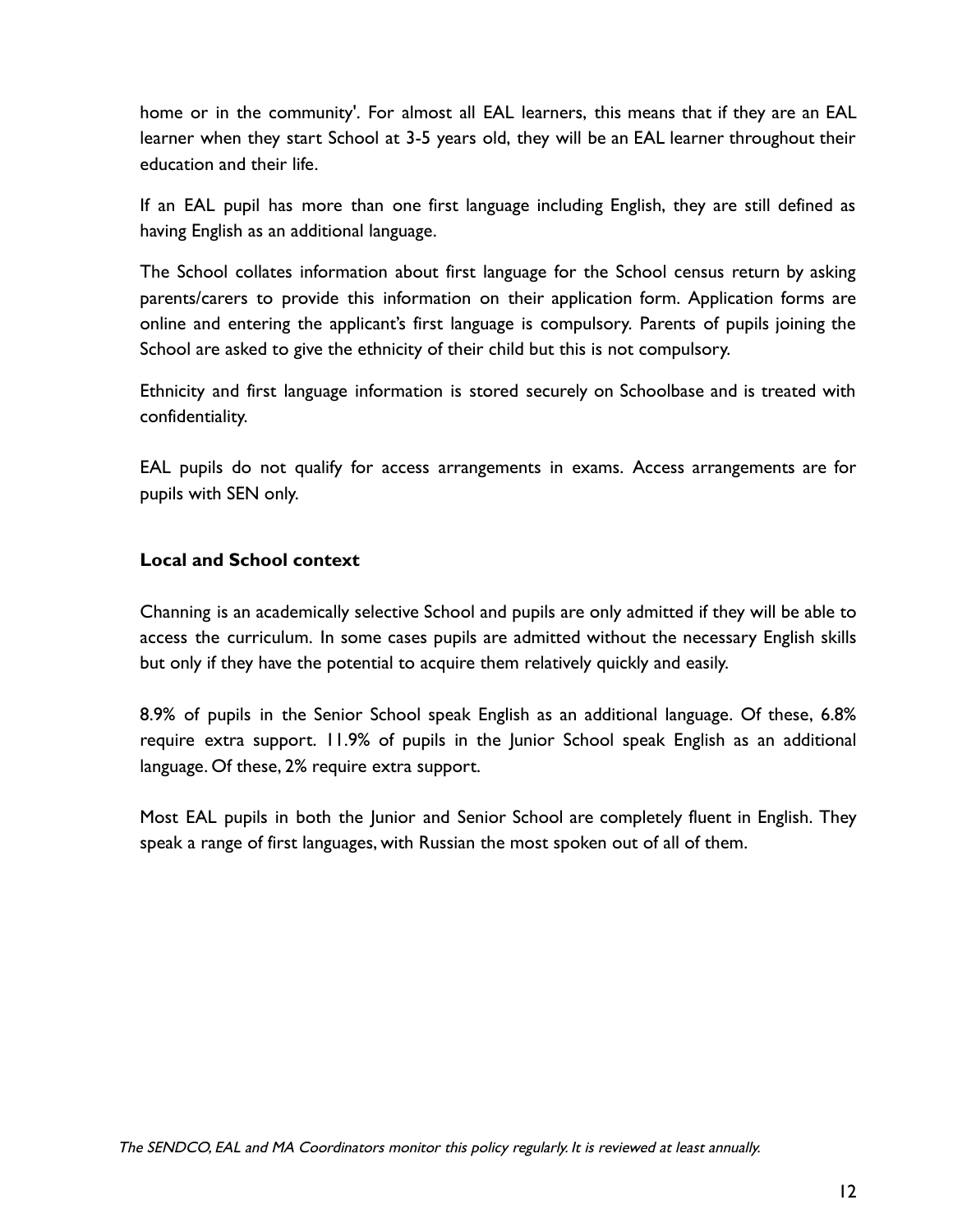



Languages spoken at home

# **First Language**

We encourage pupils to maintain their first language and to use it as a tool to help them learn, for example in making connections between language structures and systems and between cultural knowledge and experiences.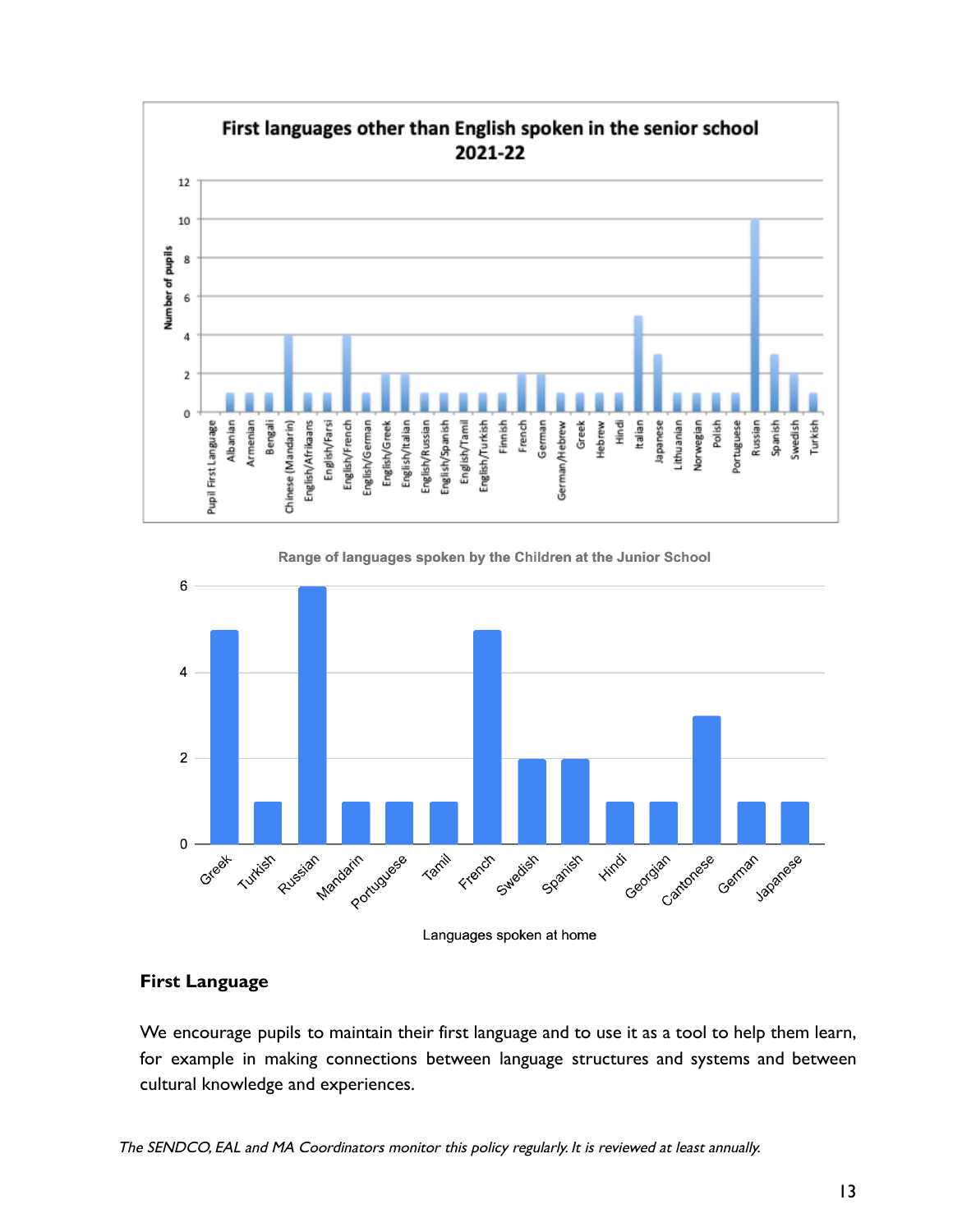The Senior School library has bilingual texts and dictionaries for French, Spanish and German speakers/learners. In the Junior School, the library currently has bilingual texts for Spanish speakers/learners. Over the next couple of academic years we hope to invest in books for our Russian, Greek and French speakers.

# **EAL learners with SEND**

The process of learning a new language is **not** defined in legislation as a Special Educational Need and EAL children/young people should **not** be on the SEND register without evidence of additional needs.

Currently the percentage of EAL pupils with SEND in the Senior School is 11%. This roughly mirrors the percentage of non-EAL pupils in the Senior School with SEND (16%). In the Junior School, there are currently no EAL pupils with SEND.

The SENCO and EAL Coordinators in both the Senior and Junior School are responsible for constructing and monitoring the learning plans of EAL pupils with SEND. EAL pupils with SEND are monitored in the same way as other pupils with SEND, i.e with tracking data, progress monitoring and reports from outside professionals, e.g. educational psychologists.

# **EAL provision/EAL support**

The EAL Coordinators lead on monitoring and supporting EAL pupils. They are responsible for

- Accurate recording of pupil first language on Schoolbase (working with parents and the Admissions staff who collate this data from application forms)
- Working with teachers to identify EAL pupils who need extra support
- Organising support (inside or outside School) for those that need it
- Keeping a record on Schoolbase of extra support offered to EAL pupils
- Tracking the progress in English of EAL pupils in the Senior School requiring extra support (using the Bell Foundation's Assessment Framework - tracker spreadsheets to be completed every term with teachers)
- Supporting teachers to help EAL pupils in lessons, for example with strategies to teach subject-specific vocabulary
- Comparing the exam results of EAL pupils to the results of the rest of the cohort
- Reporting to governors when requested
- Writing the EAL development plan and reviewing the EAL policy
- If delivering interventions, keeping a record of what is covered in each session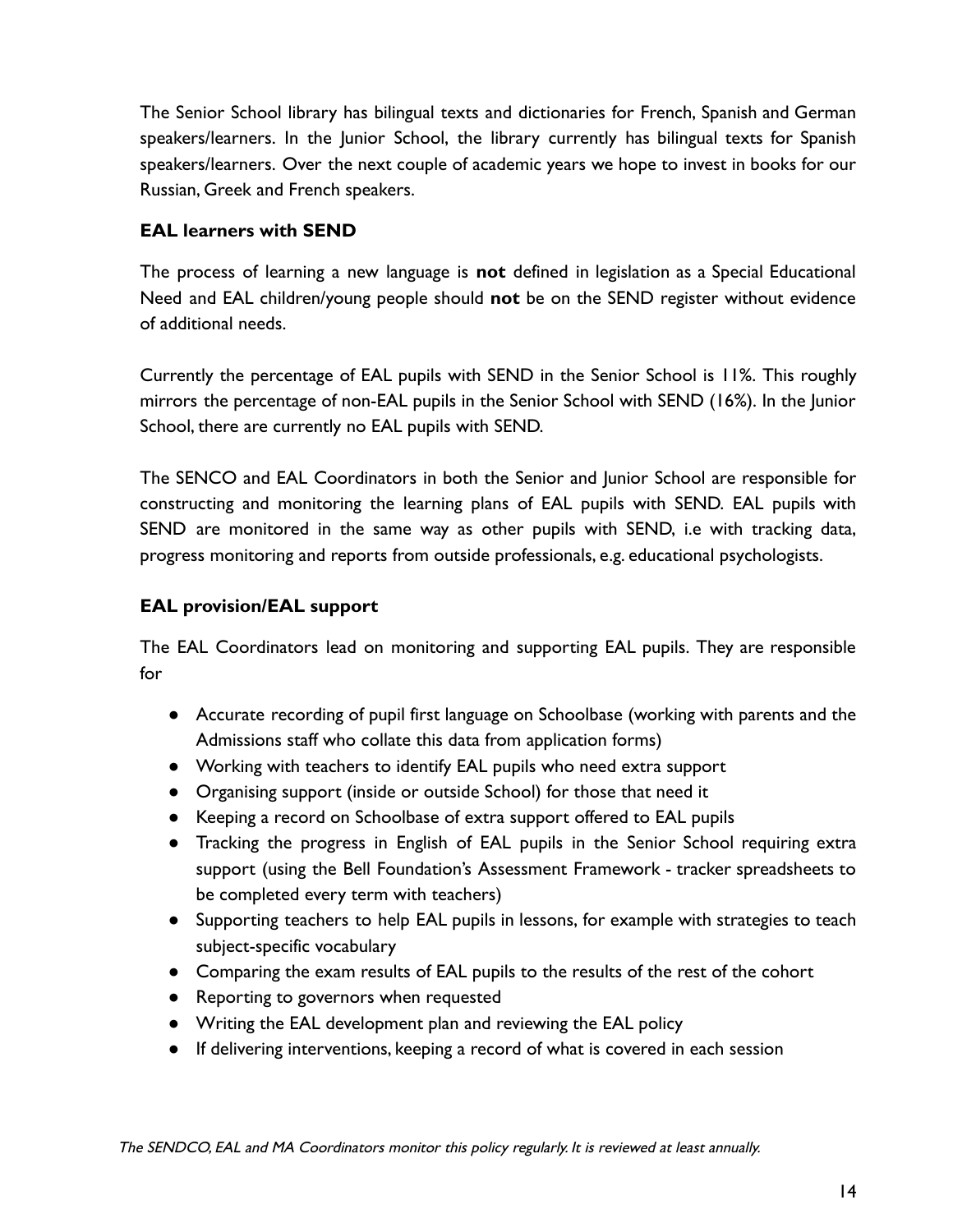In Senior School, the position of EAL Coordinator is open to any member of the teaching staff. As all teachers have the responsibility to support EAL pupils, all are potentially suitable for the job of EAL Coordinator, which is essentially an administrative role requiring understanding of the needs of EAL pupils. Applications are made to the Headmistress. Desirable qualifications and experience might include a TEFL/CELTA qualification or experience teaching English, MFL or Classics. In the Junior School the Deputy Head (or currently the Acting Assistant Head) is responsible for the monitoring of EAL pupils. However due to the needs of the age group, support/interventions are usually led by the class teacher and their teaching assistants.

The EAL Coordinator at the Senior School is line- managed by the Deputy Head (Academic) and at the Junior School by the Head of the Junior School.

Channing prioritises the development of whole School approaches to EAL teaching and learning rather than reliance on interventions. When interventions are in place, these need to be purposeful, time limited and outcome-focused.

# **EAL provision in the EYFS**

Teaching staff in the EYFS take steps to provide opportunities for children to develop and use their home language in play and learning. In planning and provision, they provide sufficient opportunities for EAL learners to reach a good standard in English. Through quality communication with parents, they also support children's language development at home.

Opportunities for EAL learners in the EYFS to reach a good standard in English are provided by:

- Vocabulary modelled and explained in lessons and through play
- Rigorous phonics programme followed with regular assessment
- Regular 1-1 reading in school and at home
- Same-language play arranged with older pupils where a need has been identified
- Same-language speakers of varying English speaking abilities are encouraged to play together during Independent Learning
- Partner work so that EAL pupils can benefit from peer-modelled language
- Visual timetable, pictorial references, repeated language, songs and actions ensure that the Early Years curriculum can be accessed by all learners
- Different languages, customs and cultures are regularly celebrated, including sharing stories from a range of cultures
- Parents invited to read stories in their home language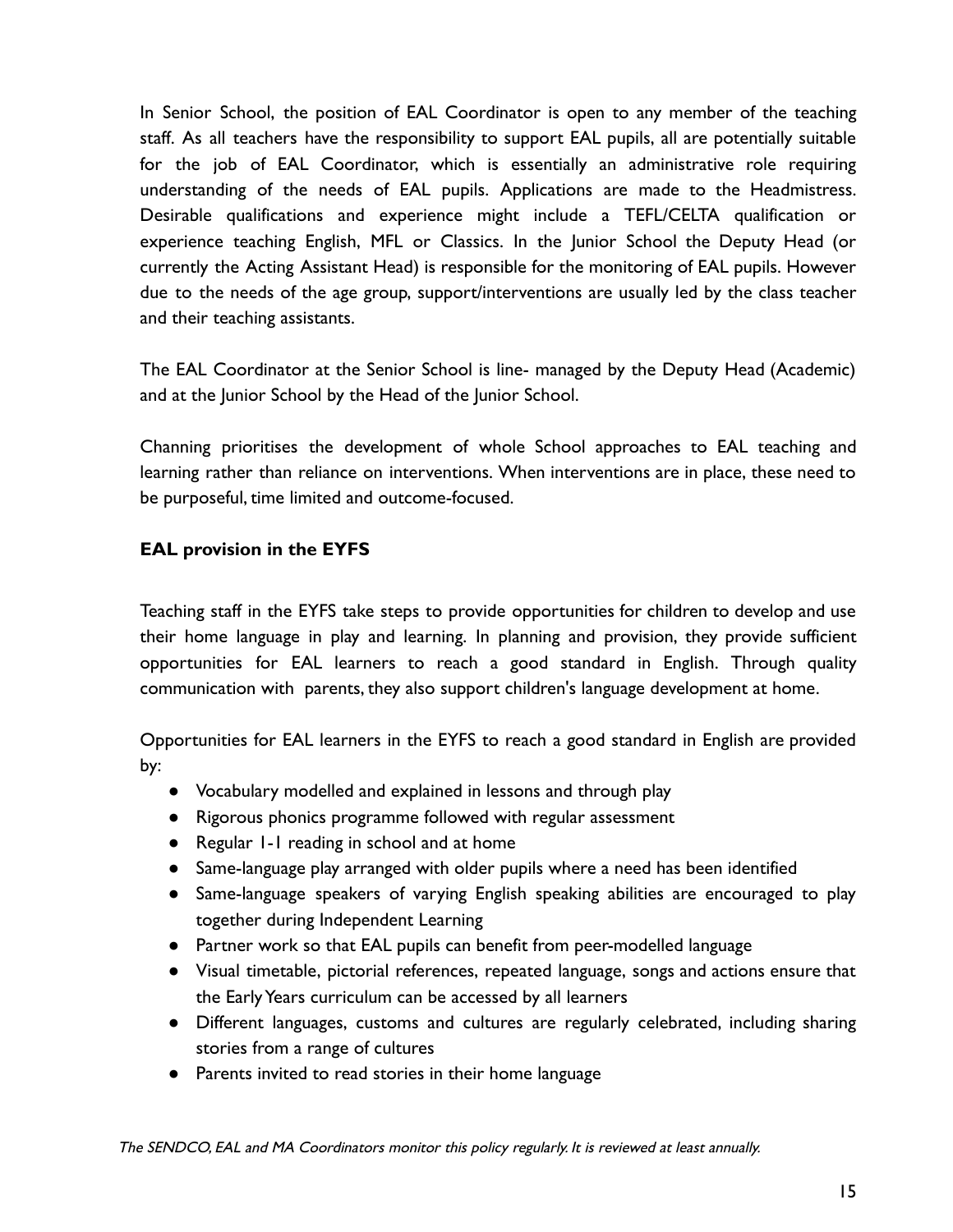● Regular feedback to and involvement of parents to help with vocabulary preparation for upcoming learning

# **Supporting transition**

The Junior and Senior Schools work together to ensure a smooth transition for EAL pupils from the Junior to the Senior School.

EAL pupils who are not UK nationals but want to apply to UK universities may need to take English exams as part of the university admissions process. If so, the School may need to coordinate support for the pupil, either in the form of a course at a language School or a tutor with experience of preparing students for English exams like IELTS.

# **Our approach to EAL pedagogy and assessment**

Teachers take account of pupils learning EAL in their planning and teaching. Teachers are aware of EAL pupils needing support and of strategies for supporting them ('EAL pedagogy').

N.B. There is a close link between promoting literacy and supporting EAL pupils in mainstream teaching. However, the needs of EAL learners are not covered by literacy provision alone.

Staff in the Junior and Senior School have access to resources to support them in developing language-aware EAL pedagogy. These are stored in the **EAL [Shared](https://drive.google.com/drive/folders/1HCWnjl82CHqFdt6UEfX0Zz20SggiGse1?usp=sharing) Drive** for the Senior School and the EAL Shared Drive for the Junior School on Google Drive and include resources from NALDIC, Optimus and The Bell Foundation. The EAL Coordinators are responsible for managing this 'knowledge library' and reminding teachers about it from time to time.

In subjects set by ability in the Senior School, EAL learners are placed in the most appropriate set for their academic ability. If they are not yet fully proficient in English, the School might consider putting them in a lower set but would ensure that the learner is still offered appropriate cognitive challenge.

The Senior School tracks the progress in English of pupils who are not yet fully proficient in it using the Bell Foundation's Assessment Framework. This allows detailed tracking of pupils' progress in all four language skills (reading, writing, listening and speaking) across their School subjects. Teachers are asked to collaborate on updating the spreadsheets once every half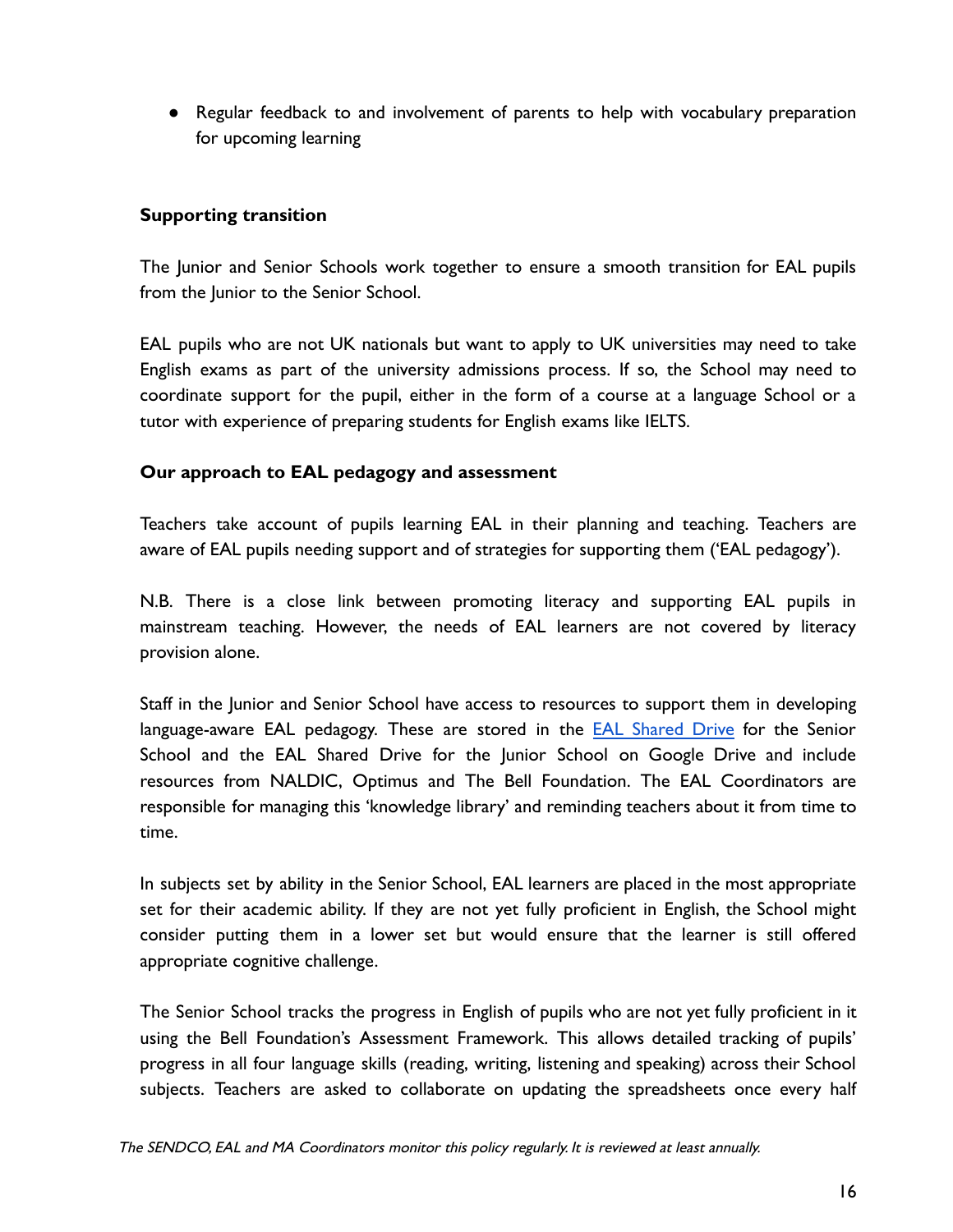term. In the Junior School, pupils' literacy and numeracy skills are assessed at the start and end of Reception through Baseline assessments. All pupils in Year 1 - Year 6 are assessed through Primary Tests in English (PTE) and Mathematics (PTM) as well as through use of PIPs assessments. Pupils in Year 5 also sit CAT assessments in the Spring Term. Through these tracked assessments across each academic year, EAL pupils are assessed, tracked and compared to pupils of the same age. This data can be found in the Assessment folder in the Junior School Shared Drive.

EAL pupils' involvement in extracurricular activities and the whole School community is also monitored.

# **Record keeping, monitoring and data management**

There is a register of EAL pupils on Schoolbase (see this [Google](https://docs.google.com/document/d/12viHa75JHydk-mohBc-Ft1_VHc5JrkDron7gS0CnyI0/edit?usp=sharing) Doc for instructions on how to find EAL pupil data on Schoolbase). The Junior School also have a simplified copy of this register in the EAL folder in the Junior School Shared Drive.

Shortly after new EAL pupils arrive at the School, the EAL Coordinator and SENCO will check with their teachers whether the pupils will need extra support with English. The Senior School EAL Coordinator can also use Midyis, Yellis and Alis assessments done in Years 7, 10 and 12 respectively to assess EAL needs as these tests include vocabulary tests (word fluency and understanding). In the Junior School, PIPs and CATs tests can be used to help assess this.

EAL learners can be negatively affected if their need for extra support is misdiagnosed or overlooked.

If one-to-one interventions are used, the teacher records what is done in the lessons. The EAL Coordinator and their line manager are responsible for monitoring interventions and reviewing whether they are meeting their goals.

At the end of each year, the EAL Coordinator compares the exam results of EAL pupils against those of the rest of the cohort. This is to monitor EAL pupils' curriculum progress. This will begin in the Junior School in Summer Term 2022.

The EAL Coordinators in both the Senior and Junior School may also occasionally write reports for the Governors on EAL pupils' progress.

# **Safeguarding**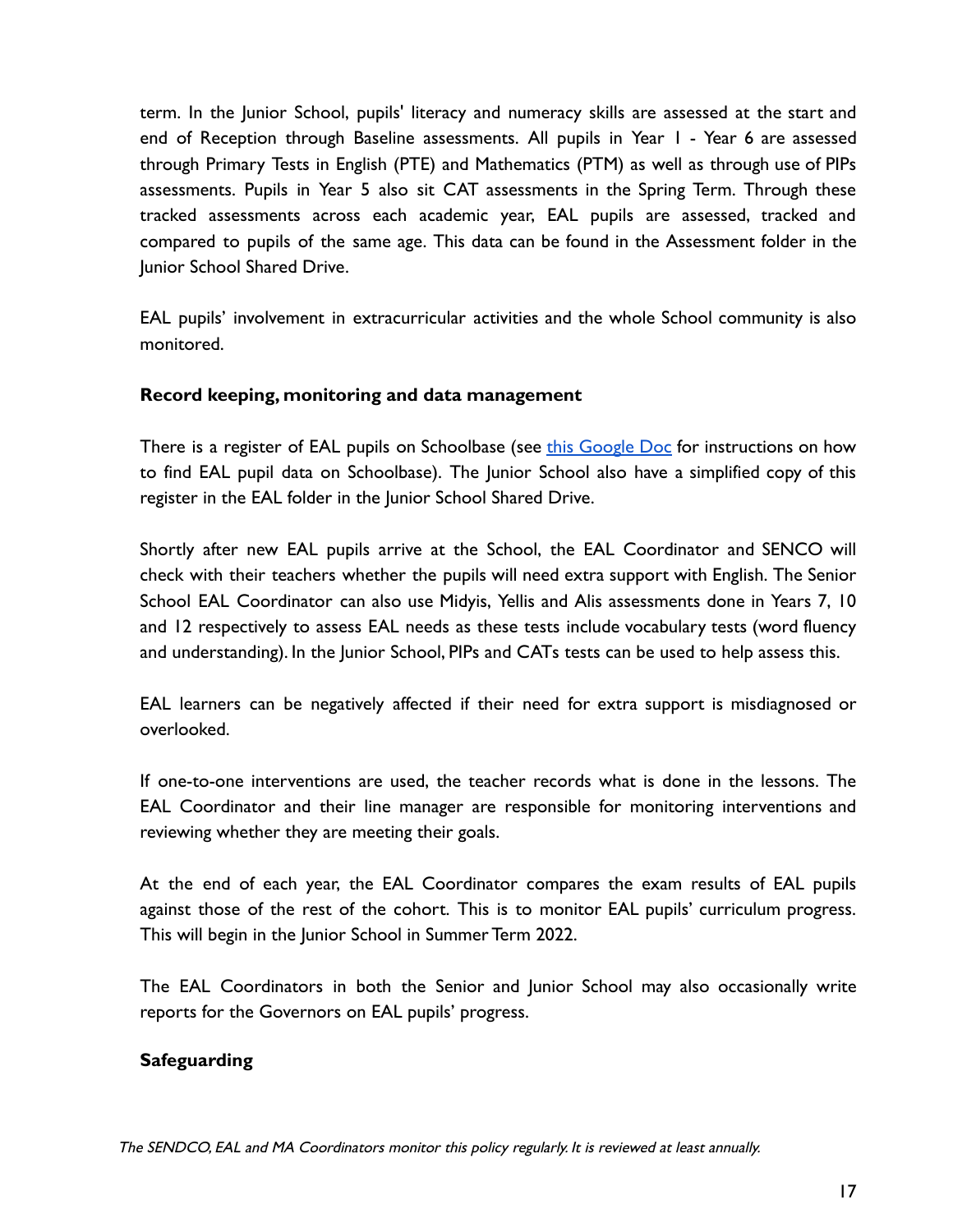The School does not tolerate any form of cultural/linguistic discrimination.

If an EAL pupil feels unable to make use of support systems because of a language barrier, the School will make every effort to find a bilingual member of the School community or a suitably qualified external person who can interpret/translate during a disclosure, reporting and interviews.

The School informs parents/guardians before offering support to an EAL pupil. Parents/guardians are kept informed of pupils' progress and are welcome to offer feedback and suggestions.

#### **Working with external partners**

The School commissions external support / advice where appropriate.

Teachers and parents can access advice on EAL through the EAL Coordinator in the first instance. There is also a shared [Google](https://drive.google.com/drive/folders/1n_Z7510K7BzLEWuzRGaCjRE14YL_M57m?usp=sharing) Drive ('EAL') with resources and links to recommended websites.

Channing sometimes recommends external tutors to support EAL pupils where appropriate support cannot be offered internally. The School is not obliged to offer recommendations but if it does, it must thoroughly check any tutor, School or agency first.

# **More Able Pupils**

#### **Definition**

The school defines "more able" (MA) pupils as those students whose progress, ability and attainment significantly exceed age-related expectations in one or more subjects. However, the school recognises that instilling and promoting an ethos of high expectations and aspirations will positively benefit all students, not just MA pupils.

#### **Identification**

The process of identifying MA pupils should begin as early as possible to ensure that such students are given regular challenges and opportunities to realise their full potential. MA pupils will be identified in the first instance by subject teachers and departments, with the MA Coordinator responsible for oversight in the Senior School, and the Director of Studies in the Junior School.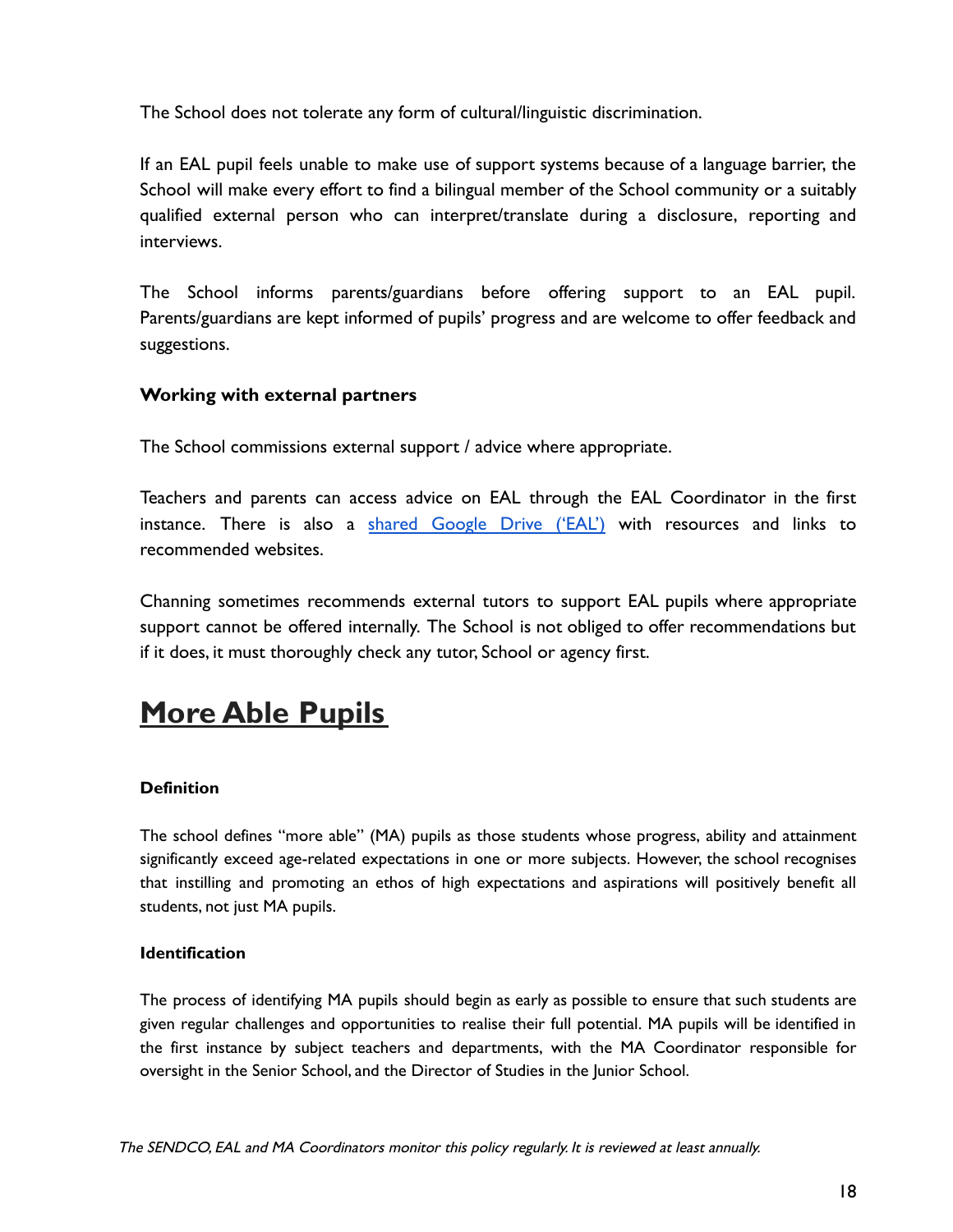#### **Sources of information used to help identify MA pupils:**

- parents
- previous schools
- teachers' knowledge of pupils from classwork and homework
- standardised scores in PIPS, PTE and PTM, MidYIS,Yellis and ALIS
- pupil performance in tests and examinations (top 10-15%)
- pupil response to curricular and extracurricular opportunities

#### **It is recognised that MA pupils can display** any **of the following characteristics:**

| <b>Emotional/social:</b>                                                                                                                                                                                                                                                                | <b>Skills and knowledge</b>                                                                                                                                                                                                                                                                                                                |  |
|-----------------------------------------------------------------------------------------------------------------------------------------------------------------------------------------------------------------------------------------------------------------------------------------|--------------------------------------------------------------------------------------------------------------------------------------------------------------------------------------------------------------------------------------------------------------------------------------------------------------------------------------------|--|
| personal sensitivity<br>compassion for others<br>can be intense, with perfectionist<br>tendencies<br>moral sensitivity $-$ judgement seems<br>$\bullet$<br>mature for age<br>preference for older companions<br>vivid imagination and highly creative<br>tendency to question authority | problem-solving/reasoning<br>good<br>$\bullet$<br>abilities<br>rapid learning ability and extensive<br>$\bullet$<br>vocabulary<br>excellent<br>unusually<br>memory<br>and<br>$\bullet$<br>observant<br>long attention span, particularly when<br>$\bullet$<br>engaged with an activity<br>unusual curiosity and wide range of<br>$\bullet$ |  |
| high degree of energy                                                                                                                                                                                                                                                                   | interests                                                                                                                                                                                                                                                                                                                                  |  |

#### **Provision for the More Able**

The Department of Education requires that all teachers "set goals that stretch and challenge pupils of all backgrounds, abilities and dispositions". The school will meet the needs of more MA pupils through departmental policies, schemes of work and individual lesson plans.

This may include:

- differentiated classwork and homework
- extension and investigative work
- grouping based on the needs of individual and leadership opportunities
- roles of responsibility inside and outside the classroom
- enrichment and extracurricular activities (e.g. competitions)

#### **We aim to meet the needs of MA pupils by:**

- promoting an ethos of high expectations and aspirations for **all** pupils
- encouraging **all** pupils to think and learn independently and creatively; to take risks; to learn from mistakes productively and without fear of failure
- providing a supportive environment in which all kinds of achievement are openly valued and celebrated and in which MA pupils can achieve excellence without embarrassment or fear of recrimination
- providing opportunities for MA pupils to realise their full potential by offering a sufficiently